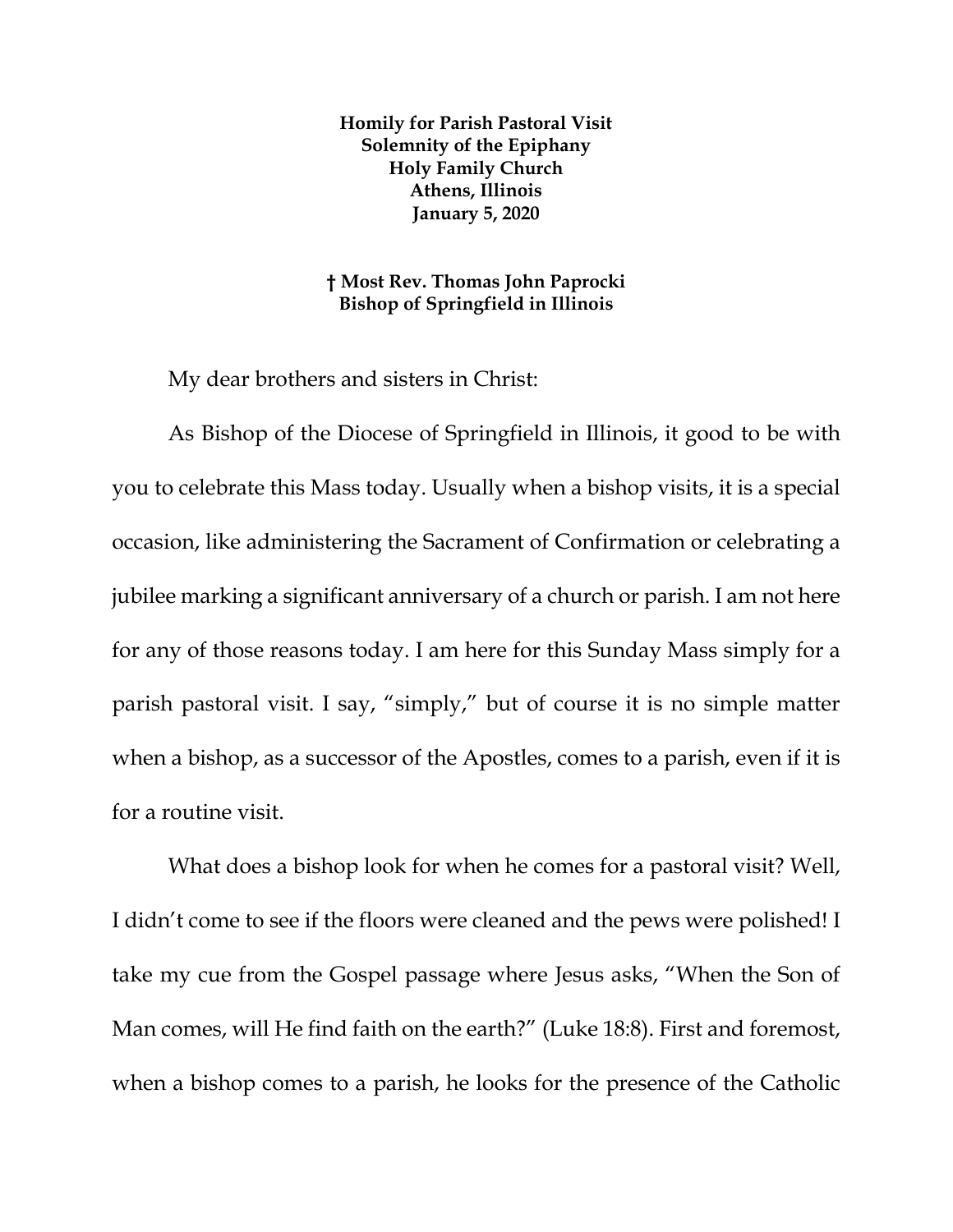**faith**, to see whether it is strong and vibrant, whether it is growing, and if the conditions are present for its continued growth in the future.

At the same time, a pastoral visit is not just a time for a bishop to see the faithful, but also for the faithful to see the bishop. The Church is all about relationships. As the three persons of the Trinity are an intimate communion of Father, Son and Spirit in relationship to each other, the Church exists as a communion in relationship to God and in relation to each other, the People of God, the Body of Christ. As a bishop, I have a special relationship with you, and you have a special relationship with me, and one of my roles is to bridge the relationship between you and the Pope and the rest of the universal Church, so that we may all be one in Christ's Body.

It particular, it is good to be here just one week after the Solemnity of the Holy Family, your parish feast day. Of course, the Solemnity of the Holy Family celebrates the relationship of Jesus, Mary and Joseph, but by virtue of our baptism, we are adopted into this Holy Family, and so we too have a special relationship with Jesus, Our Savior, with His Blessed Mother, and her most chaste spouse, Saint Joseph. Our adoption into this Holy Family also makes us brothers and sisters in Christ, and so we should live with one another and treat each other accordingly.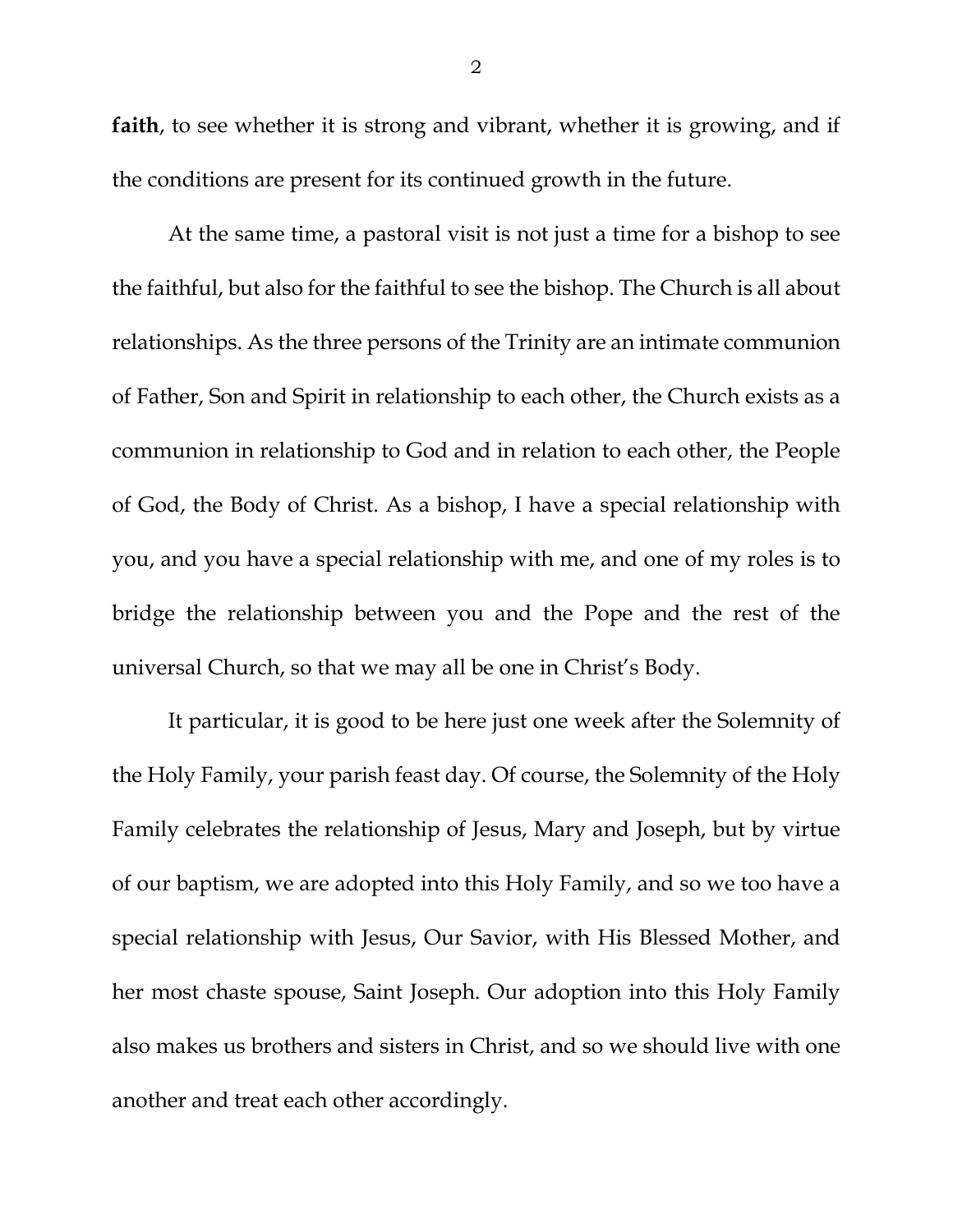Today the Church continues to observe the Christmas season as we celebrate the Solemnity of the Epiphany. At King's College, in Cambridge, England, on the east wall of the chapel, behind the altar, there hangs a great painting by Peter Paul Rubens. It is *The Adoration of the Magi.* Three travelers from the east have journeyed far to look for the "infant king of the Jews." The Christmas story, as told by Matthew, gives us this great feast that we celebrate today – the Epiphany, that is, the revealing of Christ to the peoples of the whole world.

In St. Matthew's Gospel we meet the powerful political figure of King Herod. This man displays all the force and fallibility of any human leader. Once in power, his main objective seems to be to stay in power. Power that could be used to help humankind can easily become corrupted into a force for destroying humankind. Herod's wrongdoing has certainly made him so self-obsessed that he even fears the birth of a child as some kind of threat to his own throne.

In Jerusalem, Herod's advisors, the religious and political elite, gather to discuss the political situation. These people are experts on how to manage things, so as not to rock the boat. They seem to know what they are talking about. They know *where* the Messiah will be born. But they don't seem to be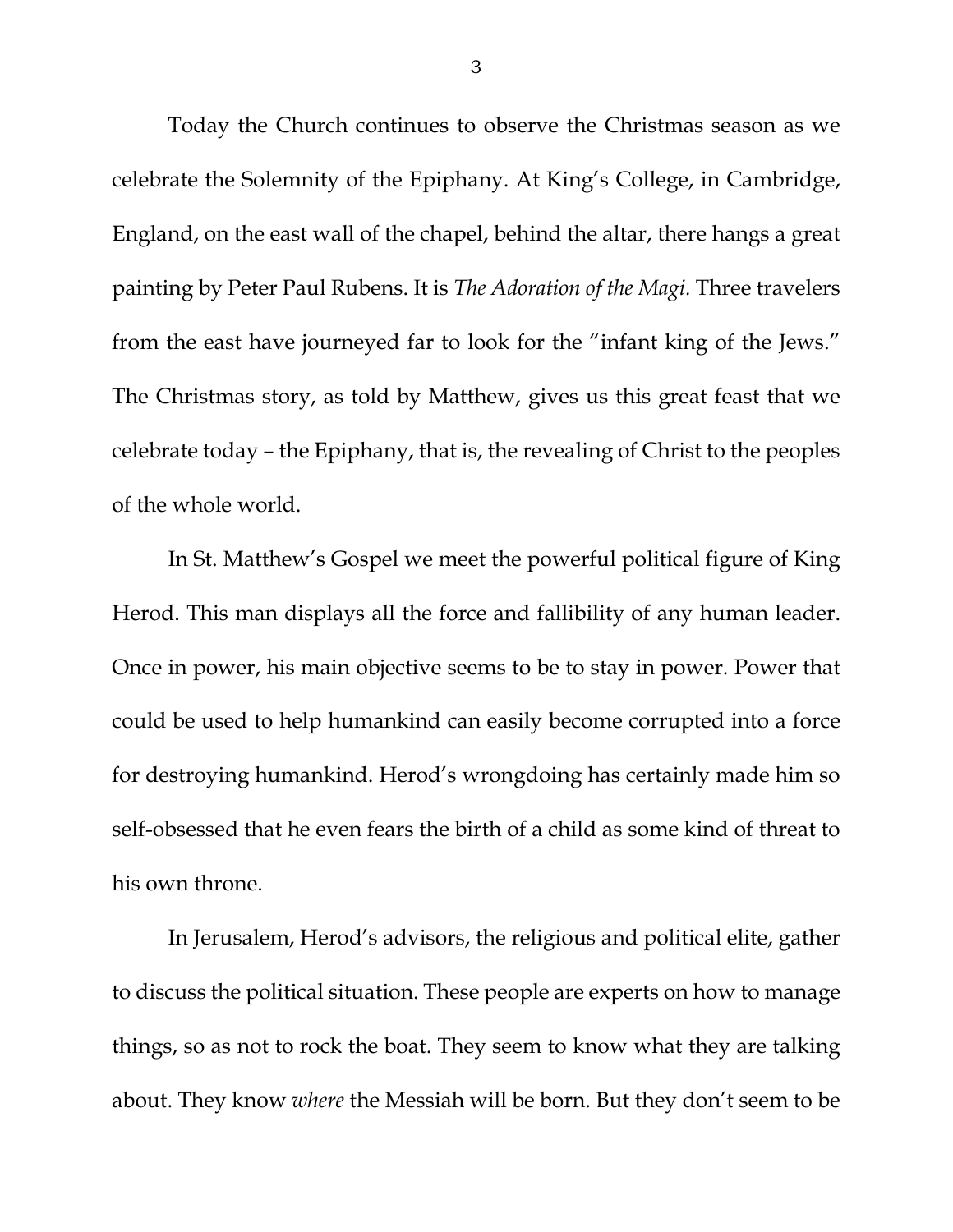very interested in *when*, as long as it does not upset their routines of control. These people enjoy their position and their work, but they are not interested in the wider world.

The travelers, however, are very interested in the wider world. They are seekers after wisdom. They look for the meaning of things. They do not settle down in the comfort of the here and now. Their life is a journey, and they seek answers to life's great questions. When they find a "lowly cattle shed," they fall on their knees in homage to a child. All their searching and all their studying has brought them to this place, and to this newborn king. Today's feast invites us to join the Magi, and to become wise travelers through this world. It is a great temptation, in our lives, to become like Herod, ruling our lives according to our own desires. We can also be tempted to become political and religious experts, like Herod's advisors, viewing the world according to our own theories of who's right and who's wrong, and never getting beyond argument.

Alternatively, we can go on the journey, like the wise men of old, and look for the child, and adore when we find Him. When we accept this challenge, then, for as long as we are on this Earth, we are on the journey. Saint John Henry Newman, the English convert and Cardinal who was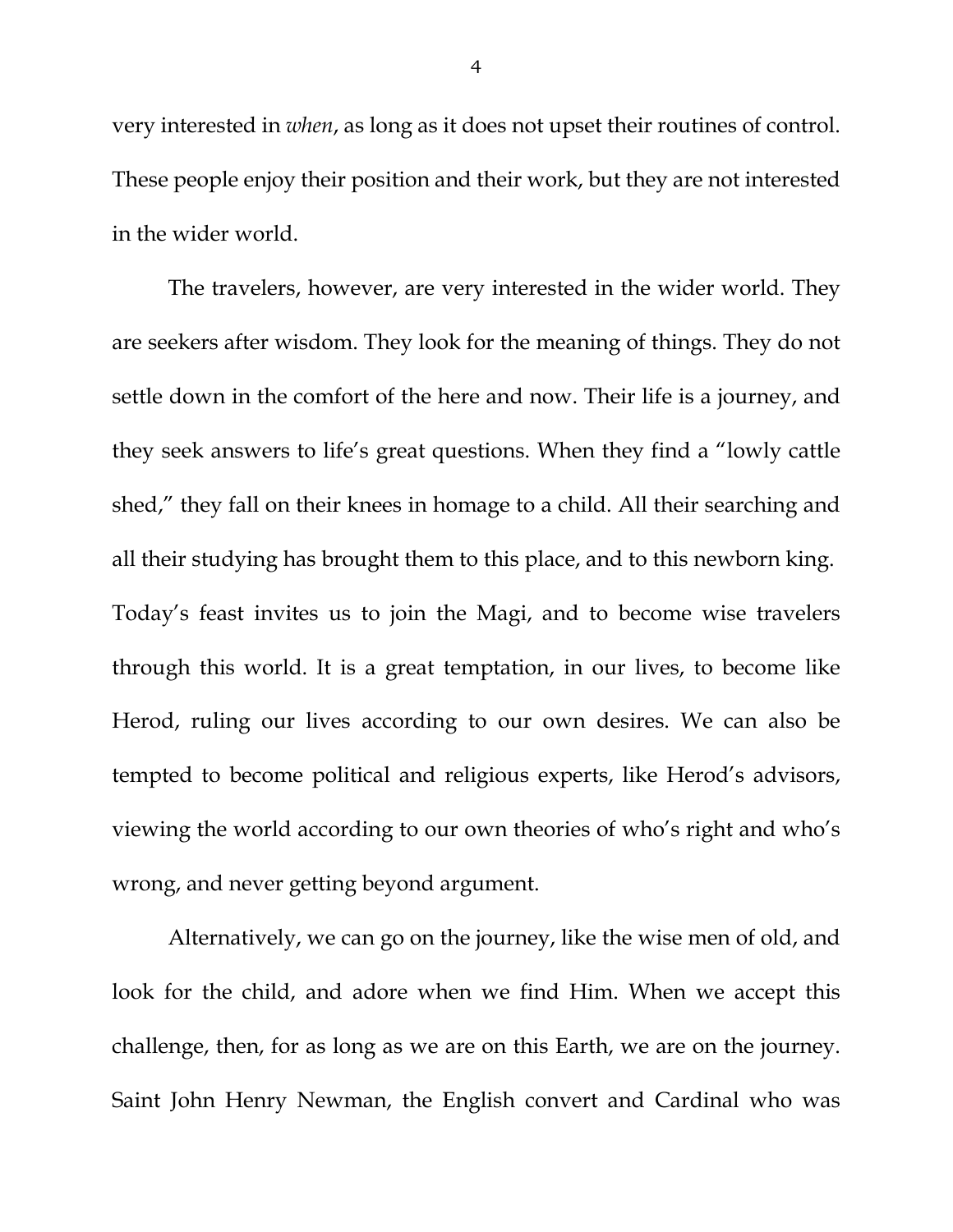recently canonized a saint, in a sermon for the Epiphany in 1839, said, "When men understand what each other mean, they see, for the most part, that controversy is either superfluous or hopeless." This is the challenge of today's feast – that we go out and embrace the world.

In the Middle Ages, Saint Francis of Assisi invented the Christmas crib, in which the individuals who figure in the story of Jesus' birth are presented so that people could reflect on this mystery, this particular moment of God's reaching out to humanity in the person of Jesus.

When the Epiphany narrative is depicted in the crib, there is usually a trio of royal figures. In many Christmas Nativity displays, we see one figure portrayed as African, the second as Asian, the third as Caucasian or European. All races and nationalities are suggested as being present: everyone is included in the revealing of the Christ child in our world. The three gifts which the magi offer have important symbolic meanings: the gold symbolises Jesus being a king, incense points to our prayers rising up to heaven, symbolizing that Jesus is God, and myrrh foreshadows Christ's burial after the crucifixion.

Our celebration of the Epiphany challenges us to share the joy of the Gospel with people we meet. Maybe we can help a friend to find new